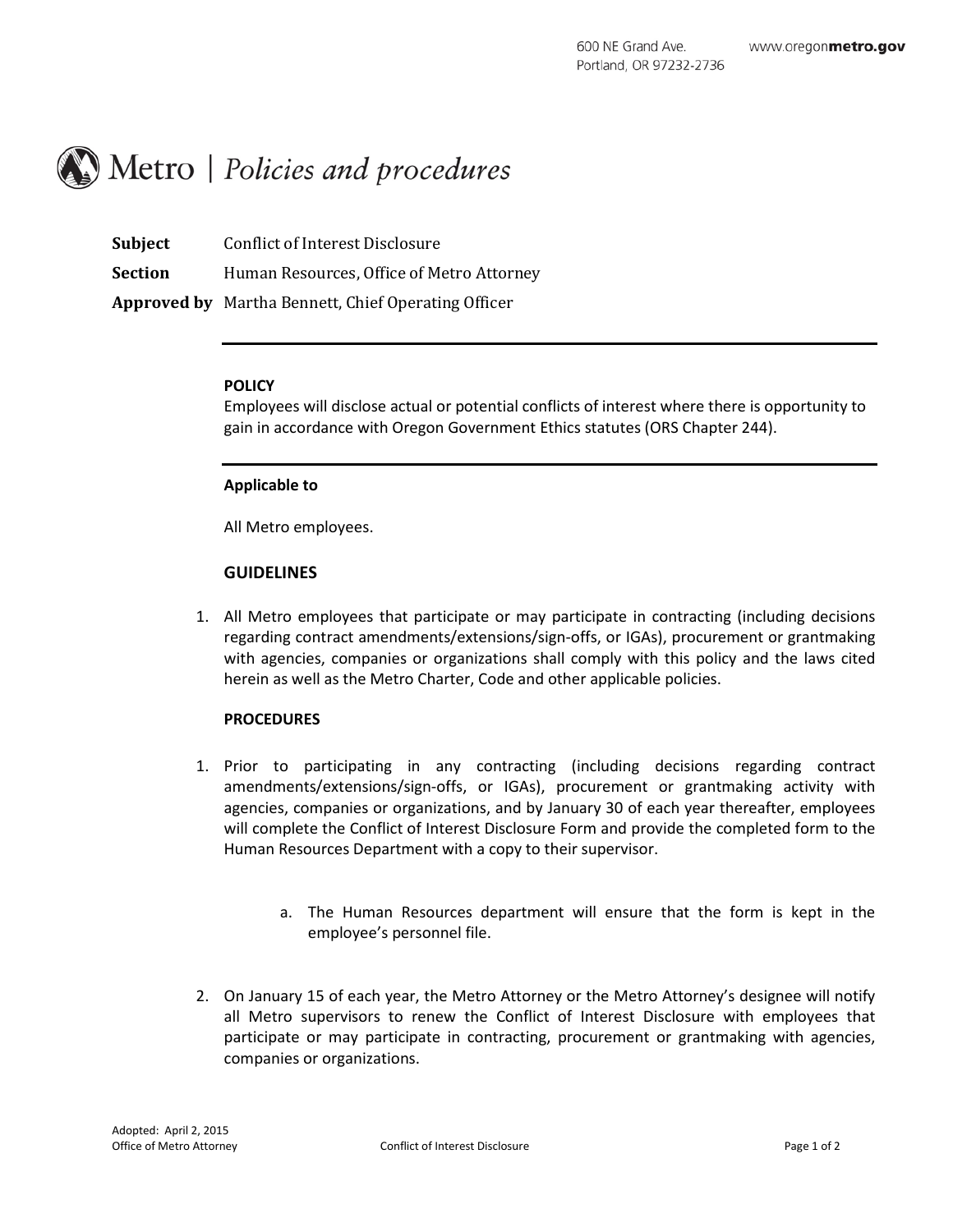3. During the course of the year, the employee will notify their supervisor and the Human Resources department either electronically or in writing once the actual or potential conflict ceases to exist.

#### **RESPONSIBILITIES**

#### Employees:

Become familiar with this policy and comply with its terms.

#### Supervisors and Managers:

• Oversee employee compliance with this policy.

#### Office of Metro Attorney

- Notify all Metro supervisors of requirement to renew the Conflict of Interest Disclosure on January 15 of each year.
- Provide advice and guidance regarding application of this policy.

#### Human Resources

- Keep copies of Conflict of Interest Disclosure forms in employee files.
- Retain files as notified by employee supervisors upon yearly renewal.

#### **Cross Reference**

Evaluator's Statement of Independence and Non-Conflict of Interest Technical Advisor's Non-Conflict of Interest

#### **References**

Oregon Government Ethics Statutes (ORS Chapter 244)

#### **Attachment**

Conflict of Interest Disclosure Form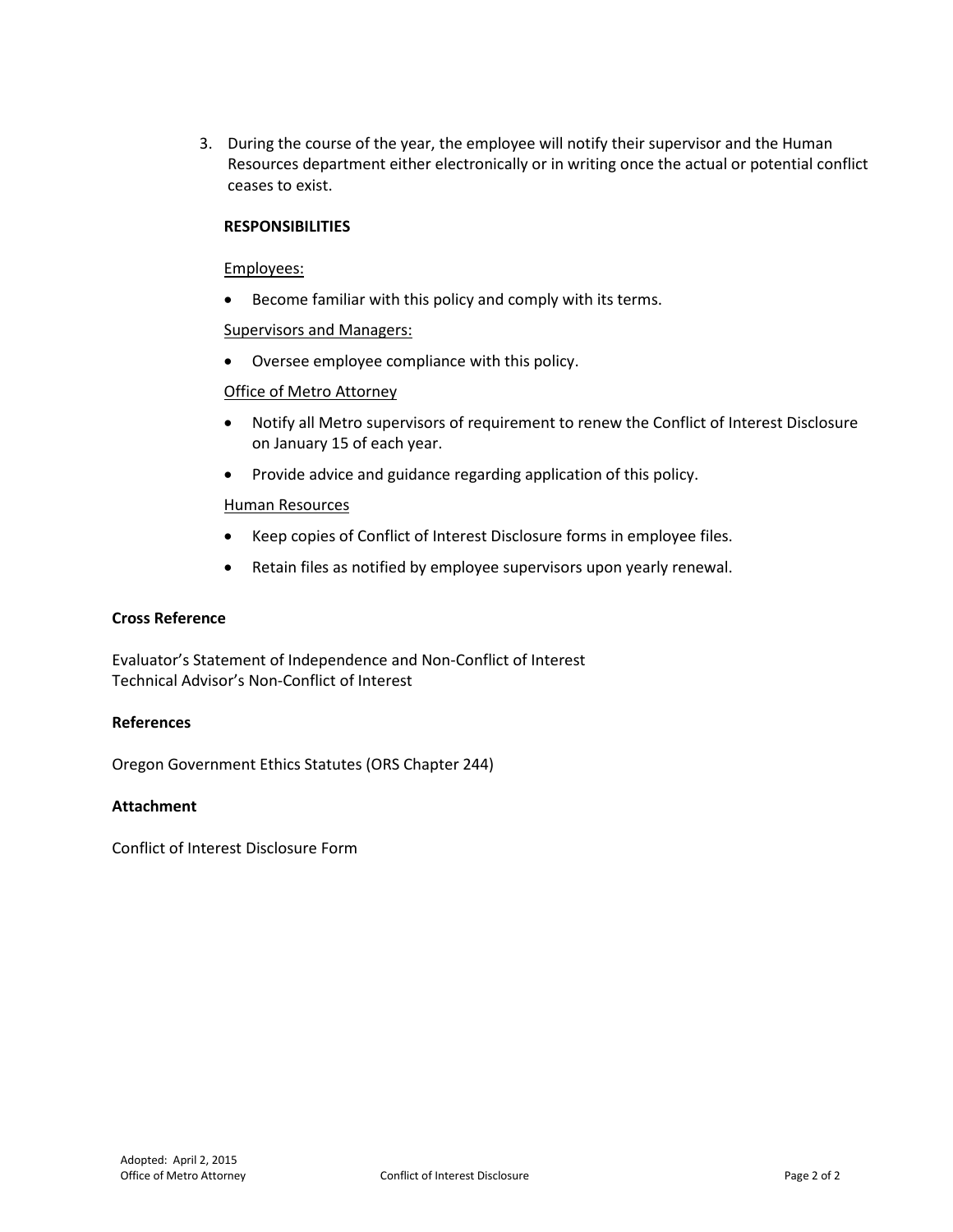Metro employees,

In response to recommendations made by the Metro Auditor, Metro is implementing a Conflict of Interest Disclosure policy, which broadens our disclosure practices, increases transparency and demonstrates our Metro values of excellence and public service.

## *Who should complete the form?*

- **All Metro (including Zoo and MERC venues) managers and supervisors** must complete the form, indicating whether they have actual, potential or no conflict of interest.
- **Any Metro employee (including Zoo and MERC venues) who participates or may participate** in contracting (including decisions regarding contract amendments/extensions/sign-offs, or IGAs), procurement or grant-making with agencies, companies or organizations must complete the form, indicating actual or potential conflict of interest.
- X Metro employees that **do not participate in contracting, procurement or grant-making** are not required to complete the form.

### *How does the employee submit the form?*

- Signed forms should be submitted to Human Resources (either by scanned copy with signature or original sent inter-office) and a copy should be provided to the employee's supervisor.
- Human Resources department will keep the form in the employee's personnel file.

Thank you for helping to implement this important policy. If you have any questions about this policy or form, please contact me.

Best,

Alison

**Alison R. Kean General Counsel Office of Metro Attorney Metro** 600 NE Grand Ave. | Portland, Oregon 97232-2736 *Direct*: 503-797-1511 | *Fax*: 503-797-1792 Alison.Kean@oregonmetro.gov